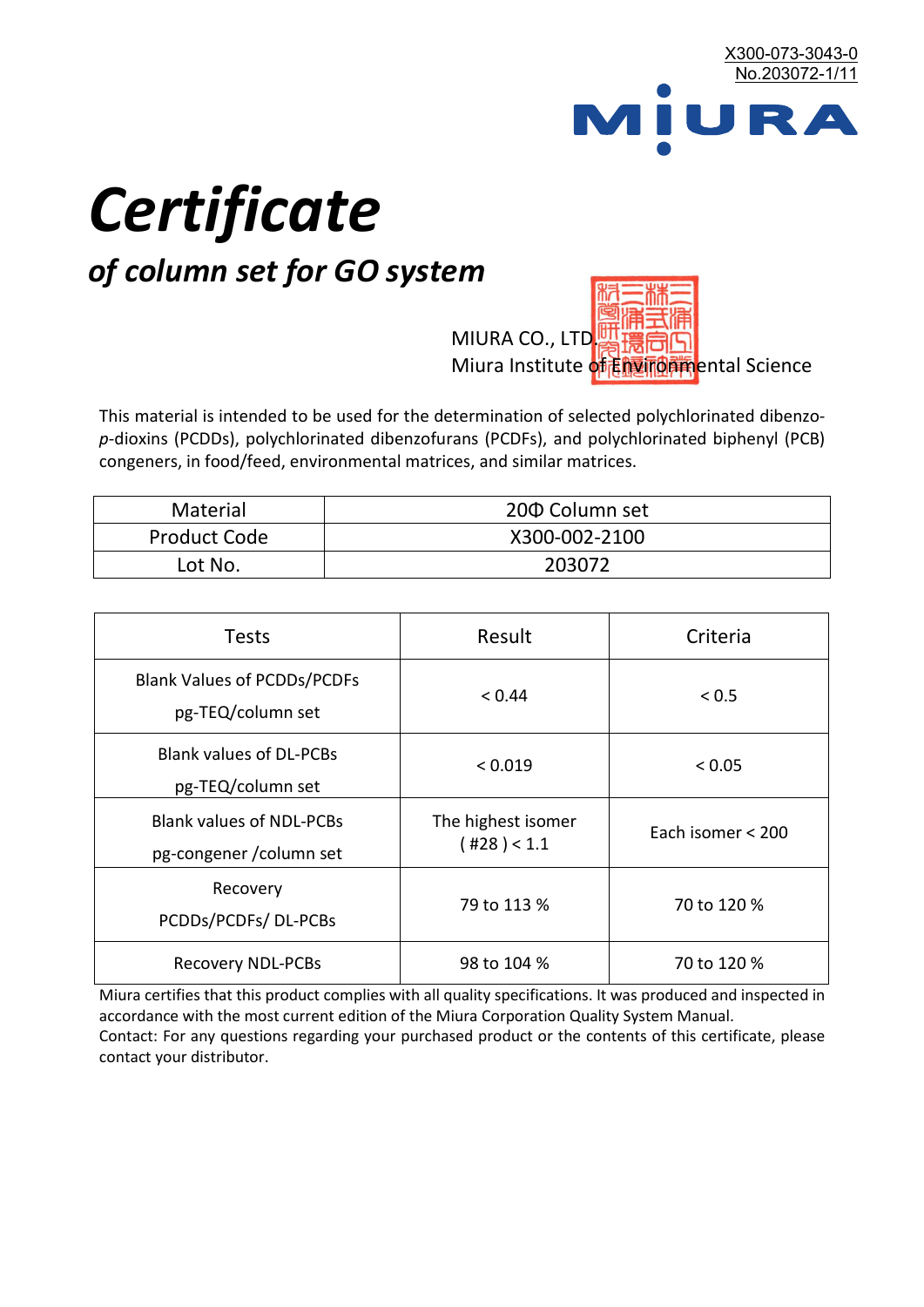### **DESCRIPTIONS**

**Lot Number:** The number mentioned on the labels on the column bag is the lot production number.

**Blank Level Values:** Blank level values, expressed as mass fractions (pg-TEQ per a column set), for selected PCB congeners, PCDD, and PCDF congeners are provided in Table 2. Blank level values are a reference value for which MIURA has the highest confidence in its accuracy, in that all known or suspected sources of bias have been investigated or taken into account (JIS K0311 or JIS K0312).

**Recovery Values (Sample):** Recovery values, expressed as percentages, are provided in Table 3 for selected mass labeled-PCB congeners, and selected mass labeled PCDD and PCDF congeners, based on selected mass labeled recovery standards added before GC-MS measurement. Recovery values meet EU regulations; however, the values meet the MIURA criteria for this certification, which are stricter than what is required by EU regulations.

#### **NOTICE AND WARNING TO USERS**

THE GO SYSTEM COLUMN SET IS INTENDED FOR DIOXIN ANALYTICAL USE ONLY, INCLUDING HAZARDOUS MATERIALS. BEFORE USE, READ THE SDS CAREFULLY; HANDLE PRODUCT AS A HAZARDOUS MATERIAL CAPABLE OF SKIN CORROSION AND/OR EYE DAMAGE.

#### **INSTRUCTIONS FOR STABILITY, STORAGE, AND USE**

**Stability and Storage:** The column set should be stored at room temperatures below 25 °C until use. It should not be frozen or exposed to sunlight or ultraviolet radiation. After removing from the bags, the contents should be used immediately, especially, because the concentration column (lower) "Alumina" can be deactivated under high-humidity. Storing of the removed column set is not recommended.

**Use:** If storing in a cold room or refrigerator, bring them to room temperature (let stand for approximately 30 min), remove water condensed on the surface of the bags. Carefully remove the bags to avoid damage of the column. Use the same lot number with one column set. For more information of column set refer to the operation manual.

#### **ANALYTICAL METHODS USED AT MIURA**

For preparation of blank test, several column sets chosen at random per lot production were allowed to reach ambient temperature; two types of the purification columns (upper: silver nitrate silica gel, and lower: sulfuric acid silica gel) were assembled, and 10 mL of n-hexane was added to wet the top of the column with the designated column cap and disposable syringe. Then, a known amount of internal standard solution (containing selected labeled PCB, PCDDs, and PCDFs congeners; as shown in Table 1) dissolved in 6 mL of n-hexane was added to the top of the column with disposable syringe, and the syringe was washed with 2 x 2 mL of n-hexane; the n-hexane was injected into the column again. Then, the purification columns assembled with the concentration columns (upper) and (lower) were set to the each system unit immediately. After two fractions (dioxin and PCB fractions) were obtained from each system unit, a known amount of the recovery standard solution was added to each concentration vessel. Finally, both fractions were concentrated using an evaporation system under nitrogen to 0.01 mL.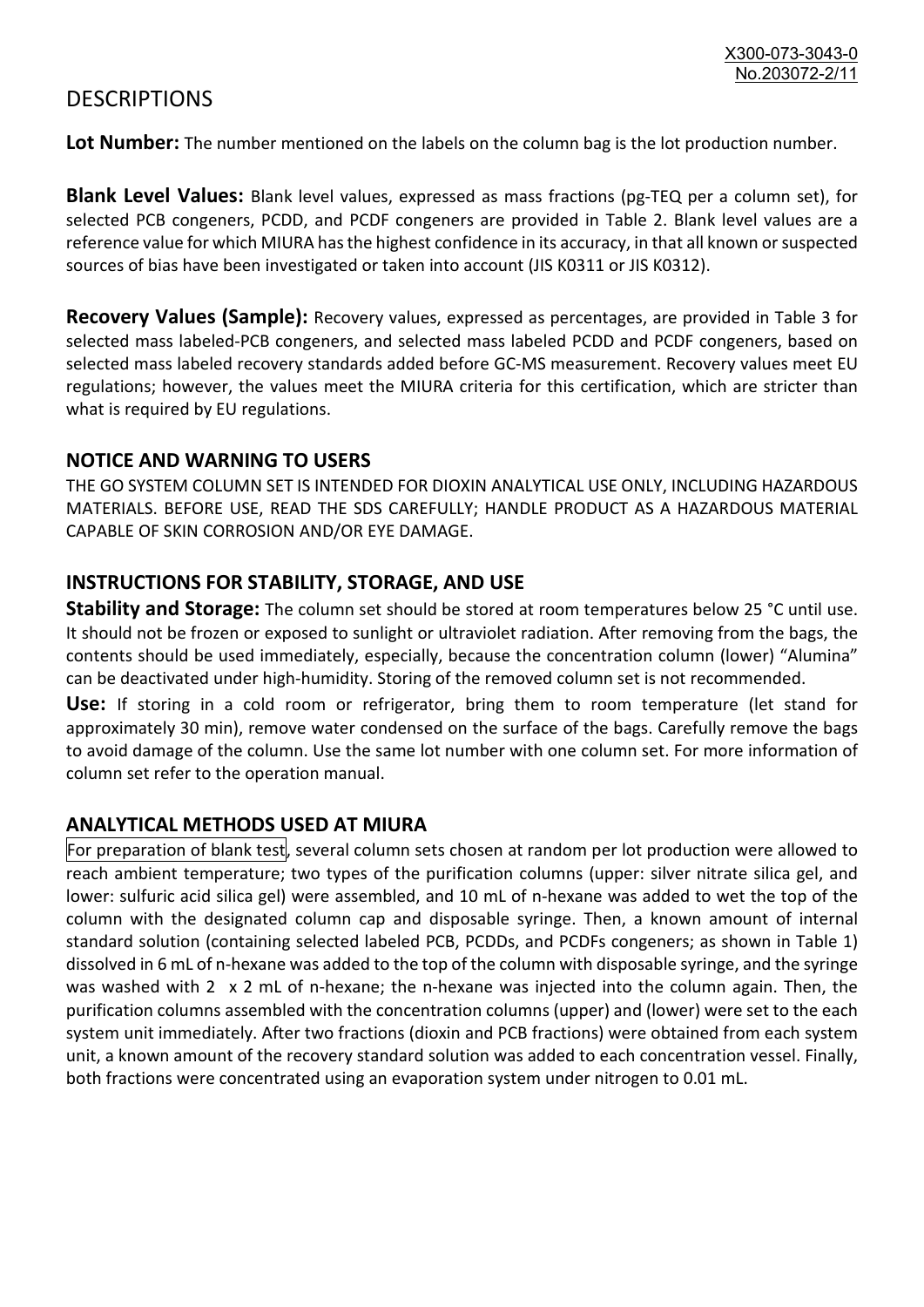X300-073-3043-0 No.203072-3/

| Compounds                          | Standard                              | Maker Code     | Maker                           | <b>Diluted</b><br>Concentration |
|------------------------------------|---------------------------------------|----------------|---------------------------------|---------------------------------|
| PCDDs and PCDFs,<br><b>DL-PCBs</b> | Internal Standard                     | DF-SS-A        |                                 |                                 |
|                                    | <b>Internal Standard</b><br>DFP-LCS-B |                |                                 |                                 |
|                                    | Recovery (Surrogate) Standard         | DF-IS-J        | Wellington<br>Laboratories Inc. | $10$ ng/mL<br>in decane         |
| <b>NDL-PCBs</b>                    | Internal Standard                     | <b>MBP-28</b>  |                                 |                                 |
|                                    |                                       | <b>MBP-52</b>  |                                 |                                 |
|                                    |                                       | MBP-101        |                                 |                                 |
|                                    |                                       | <b>MBP-138</b> |                                 |                                 |
|                                    |                                       | MBP-153        |                                 |                                 |
|                                    | Recovery (Surrogate) Standard         | <b>MBP-19</b>  |                                 |                                 |
|                                    |                                       | <b>MBP-70</b>  |                                 |                                 |
|                                    |                                       | <b>MBP-111</b> |                                 |                                 |
|                                    |                                       | MBP-162        |                                 |                                 |
|                                    |                                       | <b>MBP-178</b> |                                 |                                 |

Table 1. Standard solutions used for recovery tests.

The concentrated dioxin fraction was analyzed using gas chromatography / high resolution mass spectrometry (GC/HRMS) operated in electron impact (EI) mode. A 0.25 mm ID × 60 m fused silica capillary (BPX-DXN, TRAJAN) was used. The concentrated PCB fraction was analyzed using GC/HRMS operated in EI mode. A 0.25 mm ID × 60 m fused silica capillary (HT8-PCB, TRAJAN) was used. All injections were 2 μL using a splitless inlet. The results, blank level values, are provided in Table 2. The chromatograms of each compounds are shown at page 6 and after. Furthermore, the dioxin and PCB fractions were analyzed using gas chromatography / low resolution mass spectrometry operated in total ion scan (m/z 50 to 500) mode, to confirm if interferences may affect determination of target compounds by GC/HRMS are included in the fractions, the chromatograms are not shown here.

For the recovery test (sample), The sunflower seed oil from Helianthus annuus (S5007-1L, Sigma Aldrich) was dissolved in 2 mL of n-hexane. A known amount of the internal standard solution was added to the flask, mixed, and allowed to equilibrate. First, several column sets chosen at random per lot production were allowed to reach ambient temperature; the purification columns (upper) and (lower) were assembled. 10 mL of n-hexane was added to wet the top of the column with the designated column cap and disposable syringe. Then, the sample with the internal standard was injected into the top of the column with the disposable syringe, and the syringe was washed with 2 x 2 mL of n-hexane; the n-hexane was injected into the column again. The purification column was assembled with the concentration column (upper) and (lower), and set to the each system unit immediately. After obtaining two fractions from the system unit, the dioxin and PCB fractions were concentrated using an evaporation system under nitrogen to approximately 0.01 mL. After the addition of a known amount of recovery standard solution, the both fractions were concentrated to 0.02 mL; then dioxin and PCB in each fractions were analyzed using GC/HRMS as mentioned above test. The inspection results is displayed in Table 3.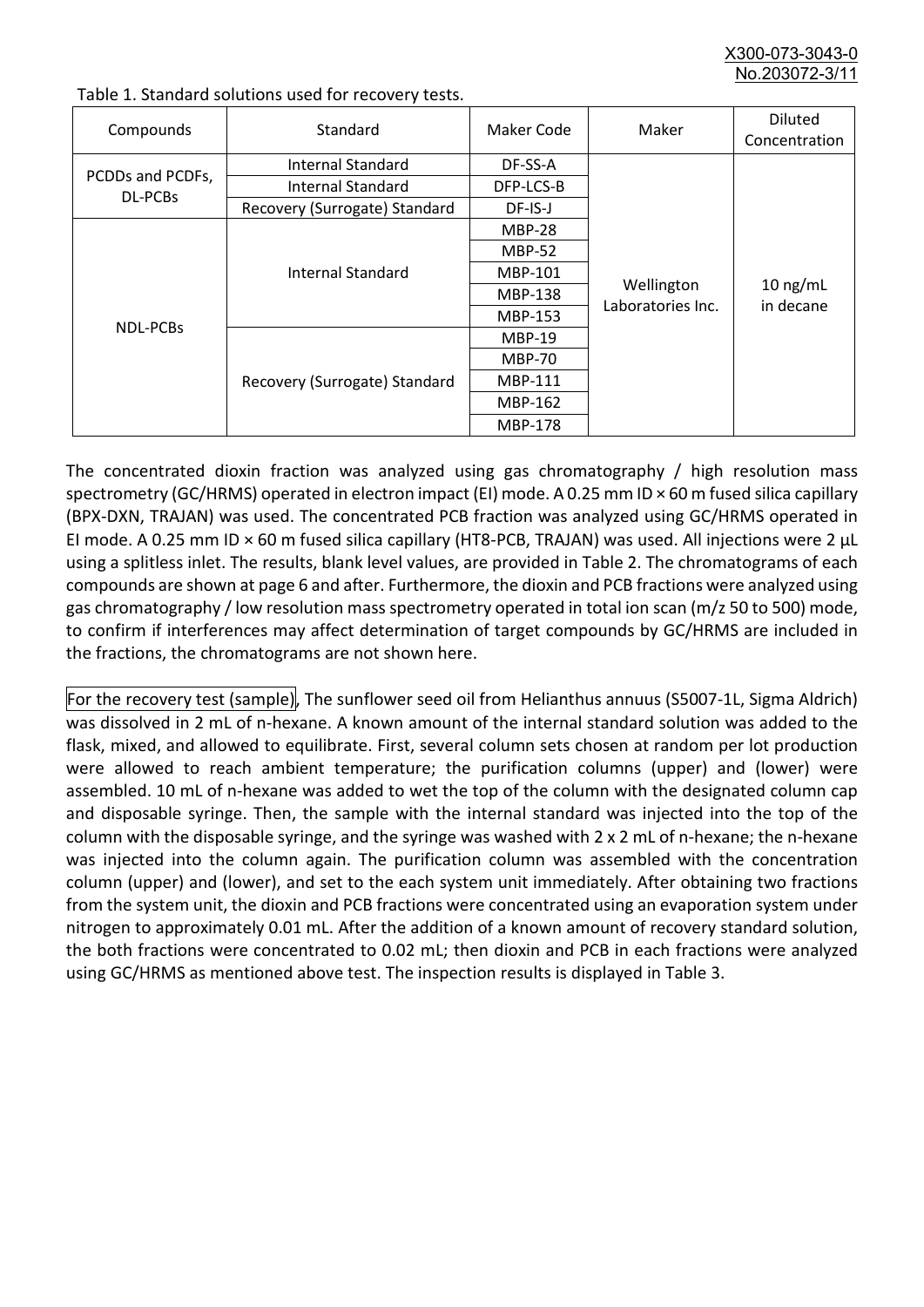X300-073-3043-0 No.203072-4/11

|  | Table 2 Blank levels of dioxins (PCDDs/PCDFs and DL-PCBs) and NDL-PCBs per column set. |
|--|----------------------------------------------------------------------------------------|
|--|----------------------------------------------------------------------------------------|

| abic 2 Diarik icveis of dioxins (I CDD3/TCDTs and DET CD3/ and NDET CD3 pcr column sett.<br>Congener | Concentration | LOQ       | <b>LOD</b> | $S/N=3$   | TEQ*      |
|------------------------------------------------------------------------------------------------------|---------------|-----------|------------|-----------|-----------|
|                                                                                                      | pg/column     | pg/column | pg/column  | pg/column | pg/column |
| 2,3,7,8-TeCDD                                                                                        | <b>ND</b>     | 0.29      | 0.09       | 0.09      | 0.09      |
| 1,2,3,7,8-PeCDD                                                                                      | <b>ND</b>     | 0.30      | 0.09       | 0.08      | 0.09      |
| 1,2,3,4,7,8-HxCDD                                                                                    | <b>ND</b>     | 0.8       | 0.2        | 0.2       | 0.02      |
| 1,2,3,6,7,8-HxCDD                                                                                    | <b>ND</b>     | 0.7       | 0.2        | 0.2       | 0.02      |
| 1,2,3,7,8,9-HxCDD                                                                                    | <b>ND</b>     | 0.8       | 0.2        | 0.2       | 0.02      |
| 1,2,3,4,6,7,8-HpCDD                                                                                  | <b>ND</b>     | 1.3       | 0.4        | 0.08      | 0.004     |
| <b>OCDD</b>                                                                                          | <b>ND</b>     | 1.9       | 0.6        | 0.09      | 0.00018   |
| 2,3,7,8-TeCDF                                                                                        | <b>ND</b>     | 0.9       | 0.3        | 0.07      | 0.03      |
| 1,2,3,7,8-PeCDF                                                                                      | <b>ND</b>     | 0.8       | 0.2        | 0.08      | 0.006     |
| 2,3,4,7,8-PeCDF                                                                                      | <b>ND</b>     | 0.5       | 0.2        | 0.08      | 0.06      |
| 1,2,3,4,7,8-HxCDF                                                                                    | <b>ND</b>     | 0.6       | 0.2        | 0.08      | 0.02      |
| 1,2,3,6,7,8-HxCDF                                                                                    | <b>ND</b>     | 0.9       | 0.3        | 0.08      | 0.03      |
| 1,2,3,7,8,9-HxCDF                                                                                    | <b>ND</b>     | 0.6       | 0.2        | 0.09      | 0.02      |
| 2,3,4,6,7,8-HxCDF                                                                                    | <b>ND</b>     | 0.6       | 0.2        | 0.08      | 0.02      |
| 1,2,3,4,6,7,8-HpCDF                                                                                  | <b>ND</b>     | 1.0       | 0.3        | 0.06      | 0.003     |
| 1,2,3,4,7,8,9-HpCDF                                                                                  | <b>ND</b>     | 1.1       | 0.3        | 0.08      | 0.003     |
| <b>OCDF</b>                                                                                          | <b>ND</b>     | 2.0       | 0.6        | 0.1       | 0.00018   |
| #81 (3,4,4',5-TeCB)                                                                                  | <b>ND</b>     | 0.7       | 0.2        | 0.01      | 0.00006   |
| #77 (3,3',4,4'-TeCB)                                                                                 | <b>ND</b>     | 1.5       | 0.5        | 0.01      | 0.00005   |
| #126 (3,3',4,4',5-PeCB)                                                                              | <b>ND</b>     | 0.4       | 0.1        | 0.07      | 0.01      |
| #169 (3,3',4,4',5,5'-HxCB)                                                                           | <b>ND</b>     | 0.9       | 0.3        | 0.03      | 0.009     |
| #123 (2',3,4,4',5-PeCB)                                                                              | <b>ND</b>     | 0.4       | 0.1        | 0.04      | 0.000003  |
| #118 (2,3',4,4',5-PeCB)                                                                              | <b>ND</b>     | 0.7       | 0.2        | 0.04      | 0.000006  |
| #105 (2,3,3',4,4'-PeCB)                                                                              | <b>ND</b>     | 0.4       | 0.1        | 0.04      | 0.000003  |
| #114 (2,3,4,4',5-PeCB)                                                                               | <b>ND</b>     | 0.6       | 0.2        | 0.03      | 0.000006  |
| #167 (2,3',4,4',5,5'-HxCB)                                                                           | <b>ND</b>     | 0.4       | 0.1        | 0.03      | 0.000003  |
| #156 (2,3,3',4,4',5-HxCB)                                                                            | <b>ND</b>     | 0.5       | 0.1        | 0.03      | 0.000003  |
| #157 (2,3,3',4,4',5'-HxCB)                                                                           | <b>ND</b>     | 0.6       | 0.2        | 0.03      | 0.000006  |
| #189 (2,3,3',4,4',5,5'-HpCB)                                                                         | <b>ND</b>     | 0.4       | 0.1        | 0.02      | 0.000003  |
| #28 (2,4,4'-TrCB)                                                                                    | 1.1           | 0.4       | 0.1        | 0.04      |           |
| #52 (2,2',5,5'-TeCB)                                                                                 | 0.4           | 0.3       | 0.1        | 0.05      |           |
| #101 (2,2',4,5,5'-PeCB)                                                                              | <b>ND</b>     | 0.4       | 0.1        | 0.04      |           |
| #138 (2,2',3,4,4',5'-HxCB)                                                                           | <b>ND</b>     | 0.6       | 0.2        | 0.04      |           |
| #153 (2,2',4,4',5,5'-HxCB)                                                                           | <b>ND</b>     | 1.1       | 0.3        | 0.04      |           |
| #180 (2,2',3,4,4',5,5'-HpCB)                                                                         | <b>ND</b>     | 0.6       | 0.2        | 0.04      |           |

\* TEQ: Toxicity Equivalents (are applied WHO-TEF(2006))

- 1. The figures in the parentheses in the concentration of actual measurement denote the concentration of the LOD or more and less than the LOQ.
- 2. ND in the concentration of actual measurement denotes less than the LOD.
- 3. TEQ are calculated with an actual measurement which is the concentration of the LOQ or more, and an actual measurement which is the concentration of the LOD or more and less than the LOQ, respectively. For values less than the LOD, TEQ are calculated with the LOD.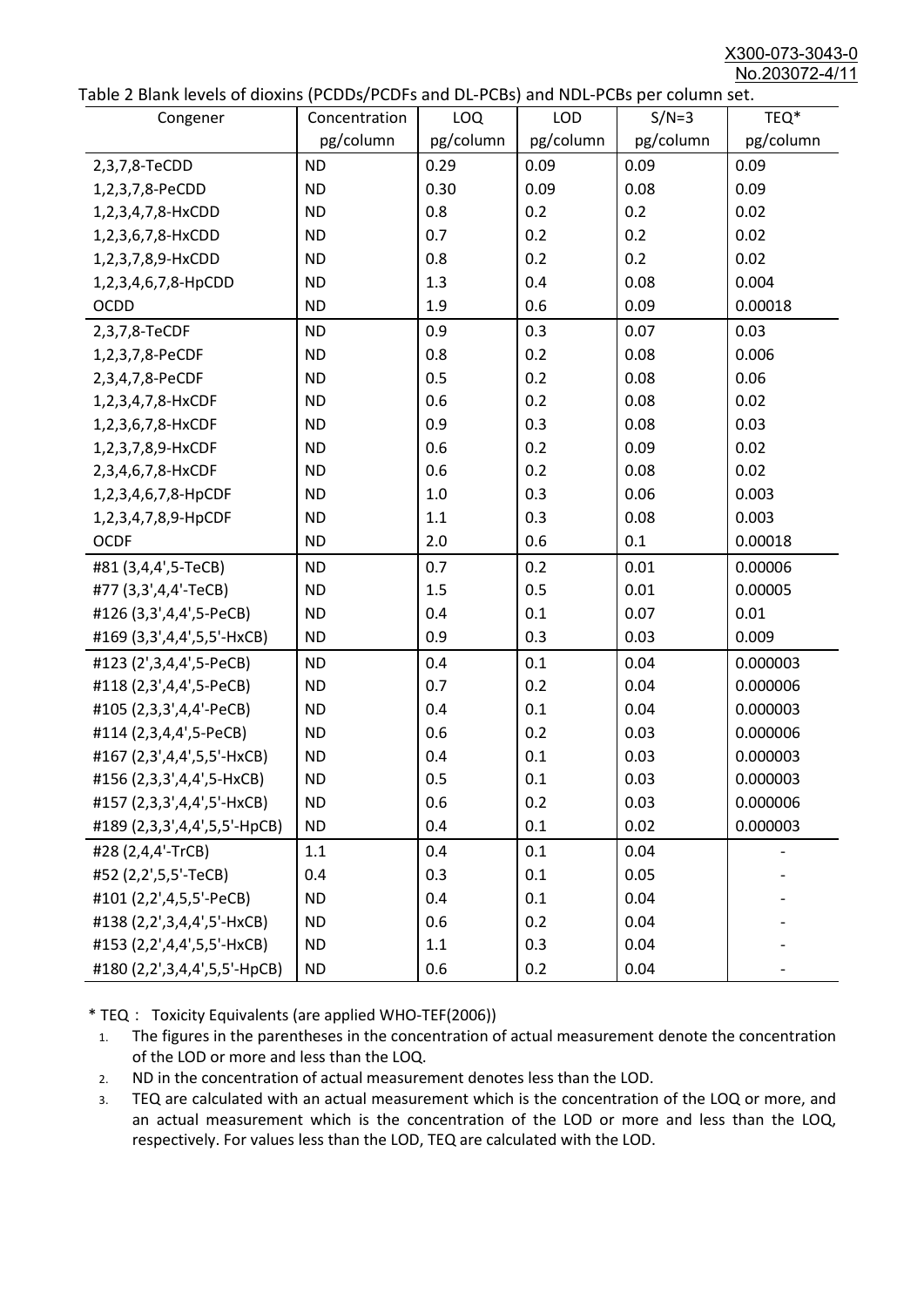| Congener                     | <u>RECOVERTS OF RIDERS INTERNITION STATIONS</u><br>Sample |
|------------------------------|-----------------------------------------------------------|
| 2,3,7,8-TeCDD                | 90%                                                       |
| 1,2,3,7,8-PeCDD              | 91%                                                       |
| 1,2,3,4,7,8-HxCDD            | 79 %                                                      |
| 1,2,3,6,7,8-HxCDD            | 86%                                                       |
|                              | 81%                                                       |
| 1,2,3,7,8,9-HxCDD            | 89%                                                       |
| 1,2,3,4,6,7,8-HpCDD          | 82%                                                       |
| <b>OCDD</b>                  |                                                           |
| 2,3,7,8-TeCDF                | 92%                                                       |
| 1,2,3,7,8-PeCDF              | 93 %                                                      |
| 2,3,4,7,8-PeCDF              | 89%                                                       |
| 1,2,3,4,7,8-HxCDF            | 95 %                                                      |
| 1,2,3,6,7,8-HxCDF            | 93 %                                                      |
| 1,2,3,7,8,9-HxCDF            | 92%                                                       |
| 2,3,4,6,7,8-HxCDF            | 84 %                                                      |
| 1,2,3,4,6,7,8-HpCDF          | 92%                                                       |
| 1,2,3,4,7,8,9-HpCDF          | 94 %                                                      |
| <b>OCDF</b>                  | 87%                                                       |
| #81 (3,4,4',5-TeCB)          | 98%                                                       |
| #77 (3,3',4,4'-TeCB)         | 99 %                                                      |
| #126 (3,3',4,4',5-PeCB)      | 92%                                                       |
| #169 (3,3',4,4',5,5'-HxCB)   | 97%                                                       |
| #123 (2',3,4,4',5-PeCB)      | 97%                                                       |
| #118 (2,3',4,4',5-PeCB)      | 95%                                                       |
| #105 (2,3,3',4,4'-PeCB)      | 97%                                                       |
| #114 (2,3,4,4',5-PeCB)       | 102%                                                      |
| #167 (2,3',4,4',5,5'-HxCB)   | 90%                                                       |
| #156 (2,3,3',4,4',5-HxCB)    | 98%                                                       |
| #157 (2,3,3',4,4',5'-HxCB)   | 103%                                                      |
| #189 (2,3,3',4,4',5,5'-HpCB) | 113%                                                      |
| #28 (2,4,4'-TrCB)            | 98%                                                       |
| #52 (2,2',5,5'-TeCB)         | 104%                                                      |
| #101 (2,2',4,5,5'-PeCB)      | 100%                                                      |
| #138 (2,2',3,4,4',5'-HxCB)   | 102%                                                      |
| #153 (2,2',4,4',5,5'-HxCB)   | 100%                                                      |
| #180 (2,2',3,4,4',5,5'-HpCB) | 104%                                                      |

Table 3. Recoveries of labeled internal standards.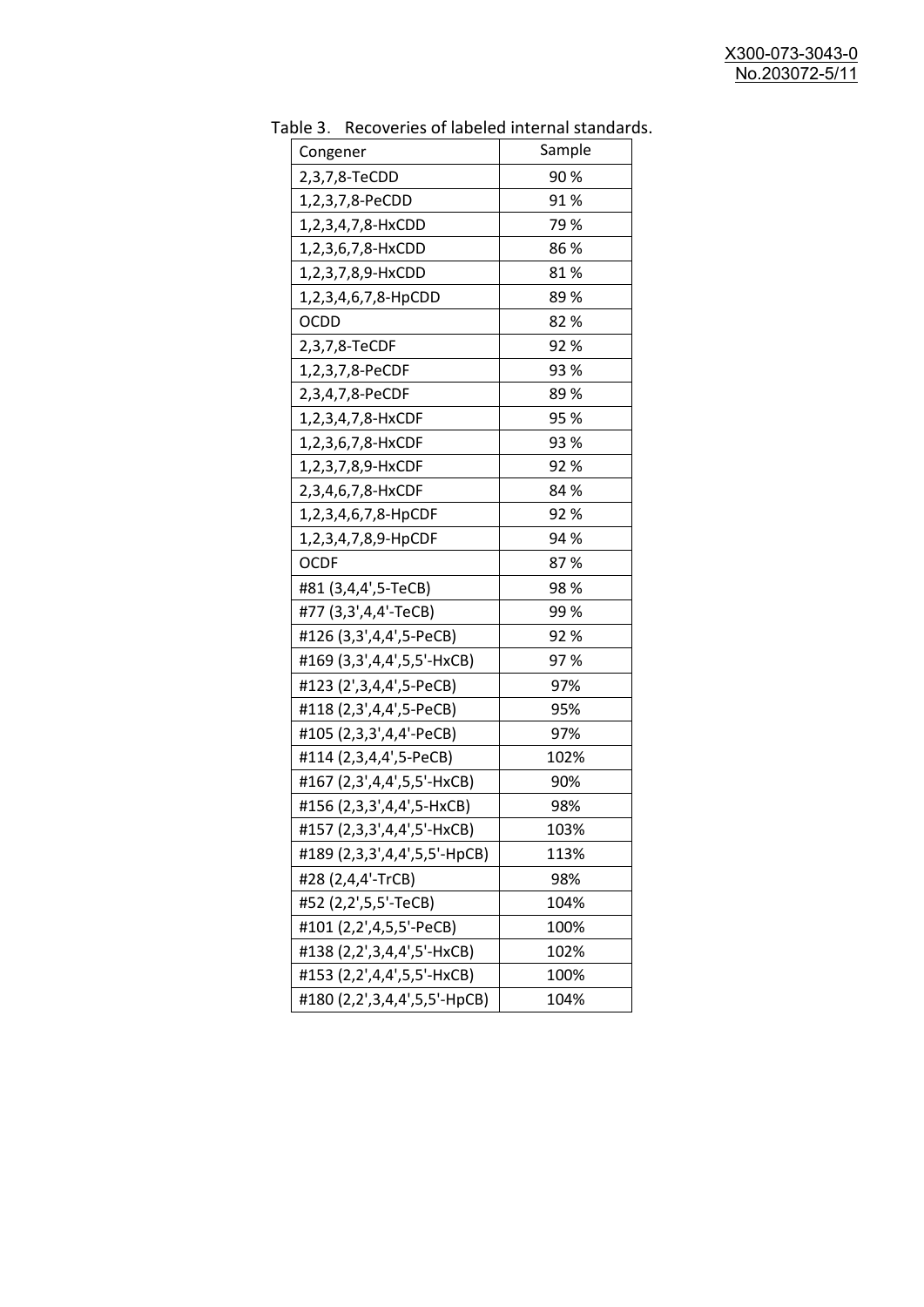

DqData : M:\Diok\DqData\2021\C1E105\BPX-078-3 Injection : C1E105005X

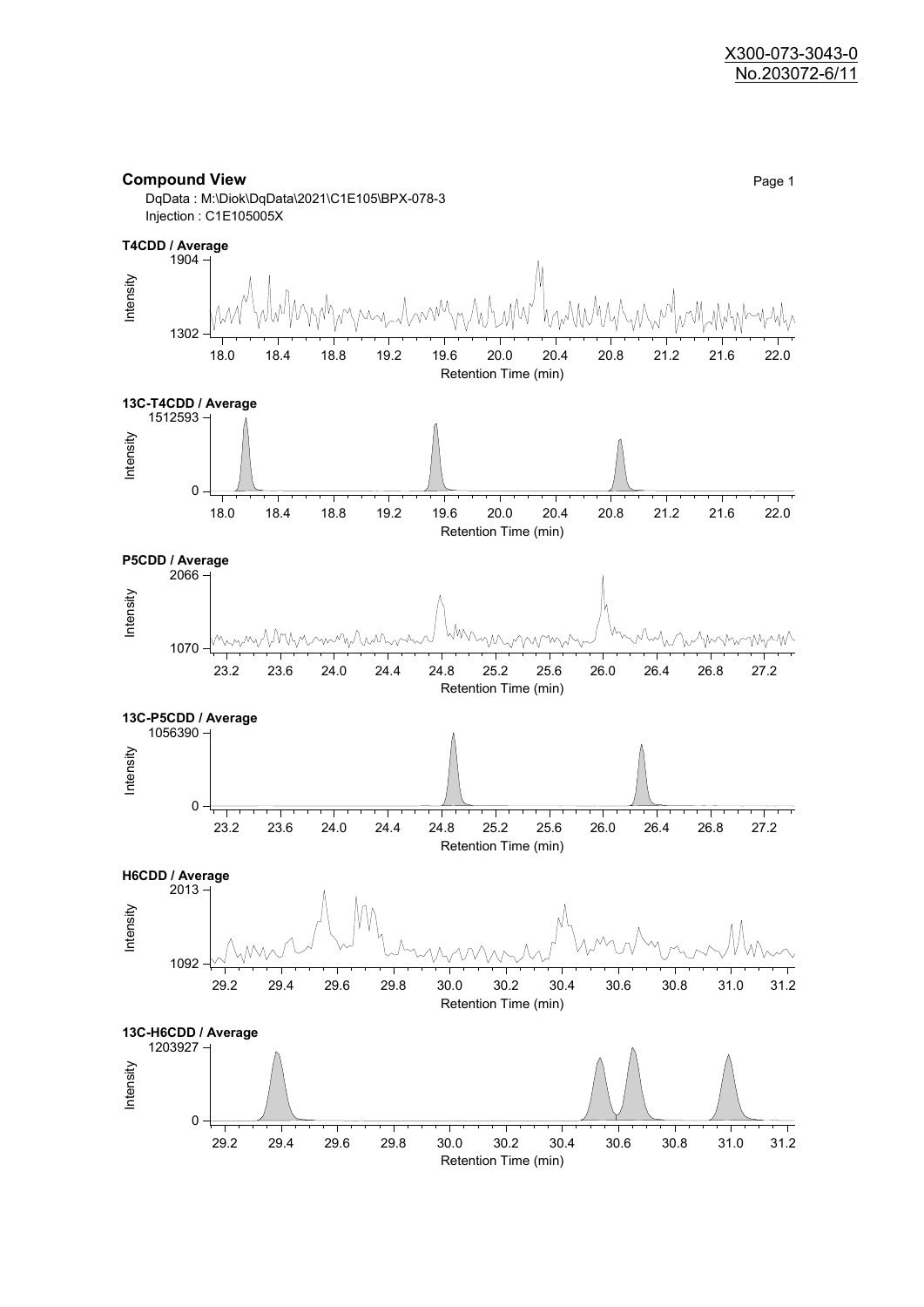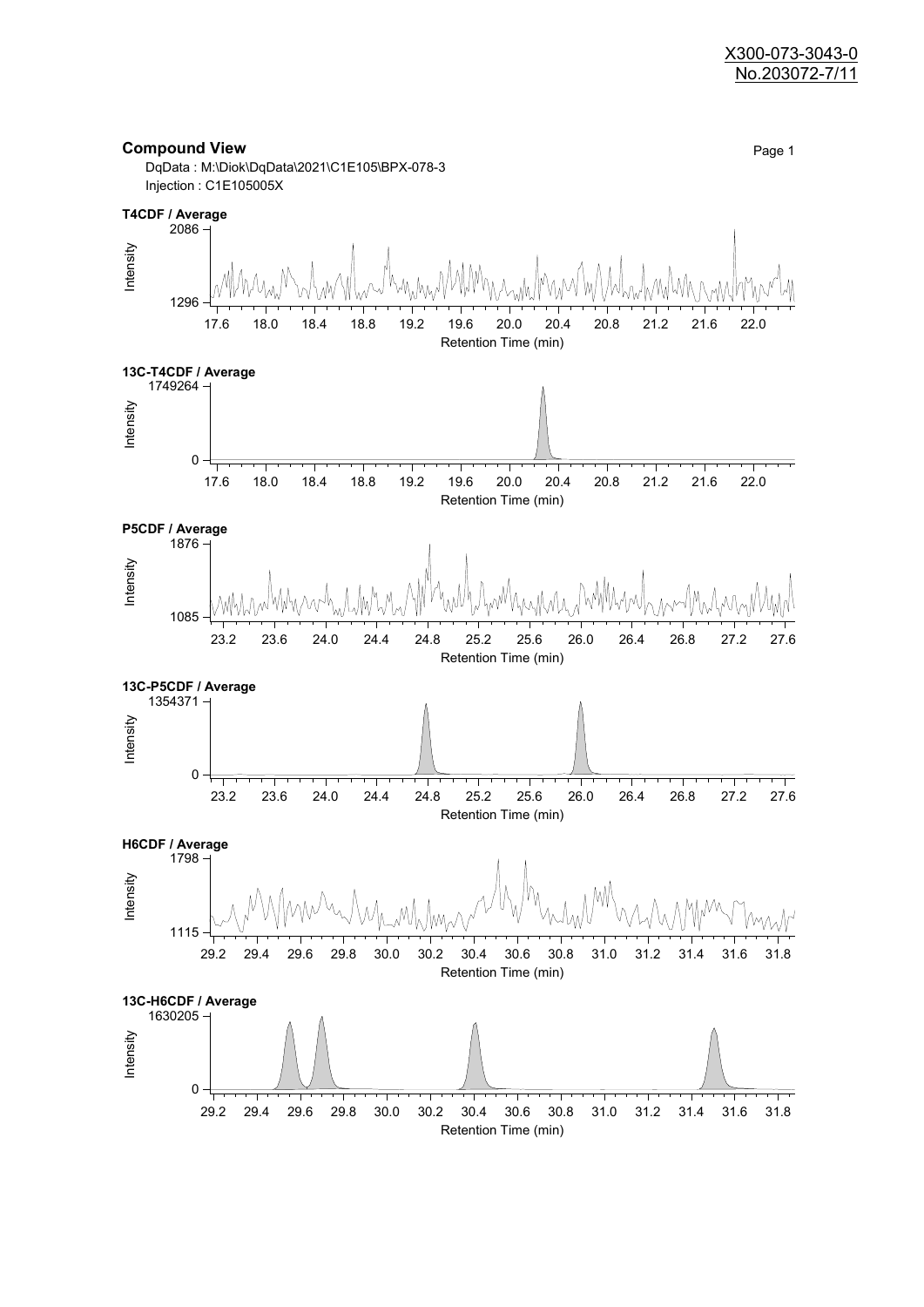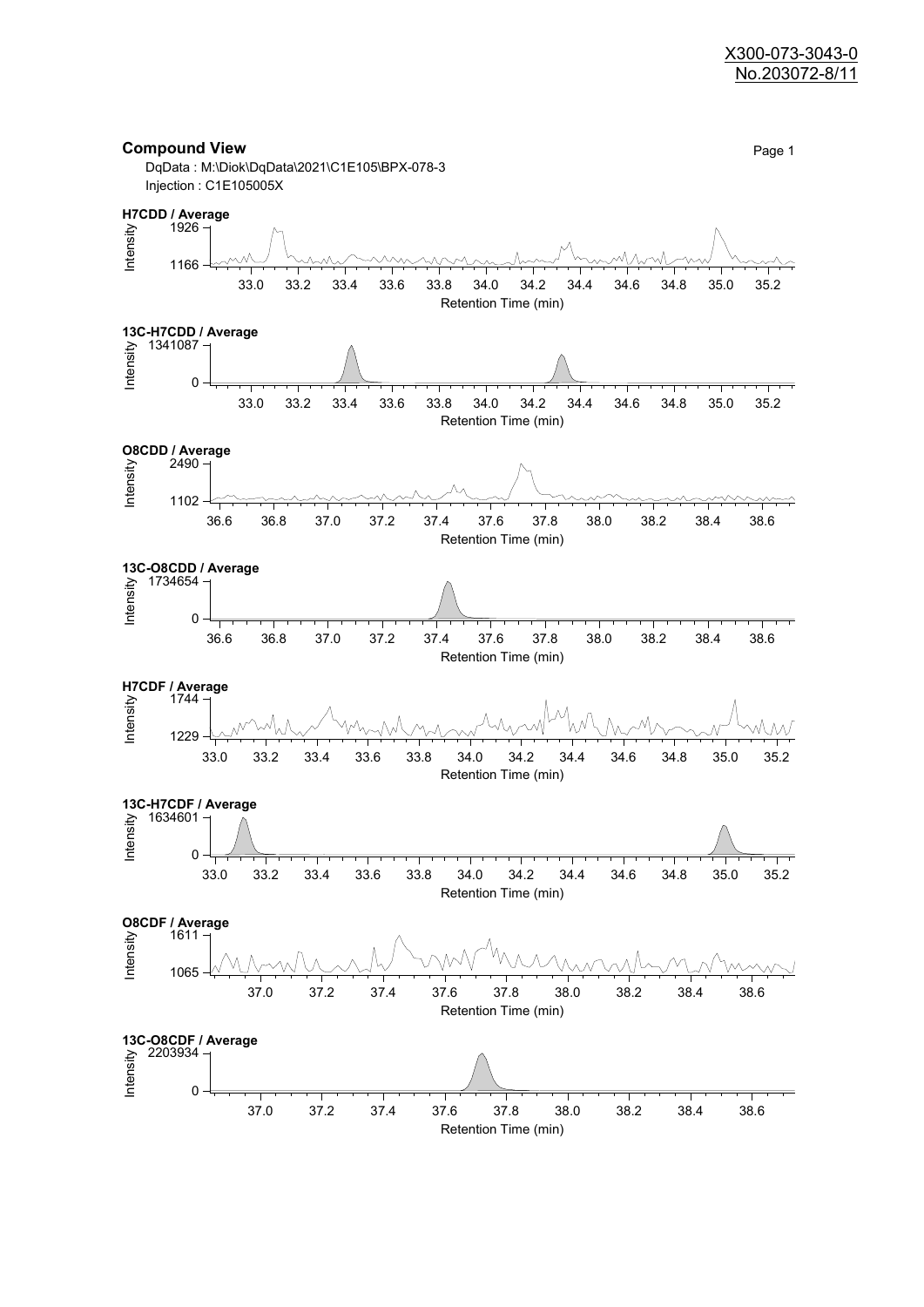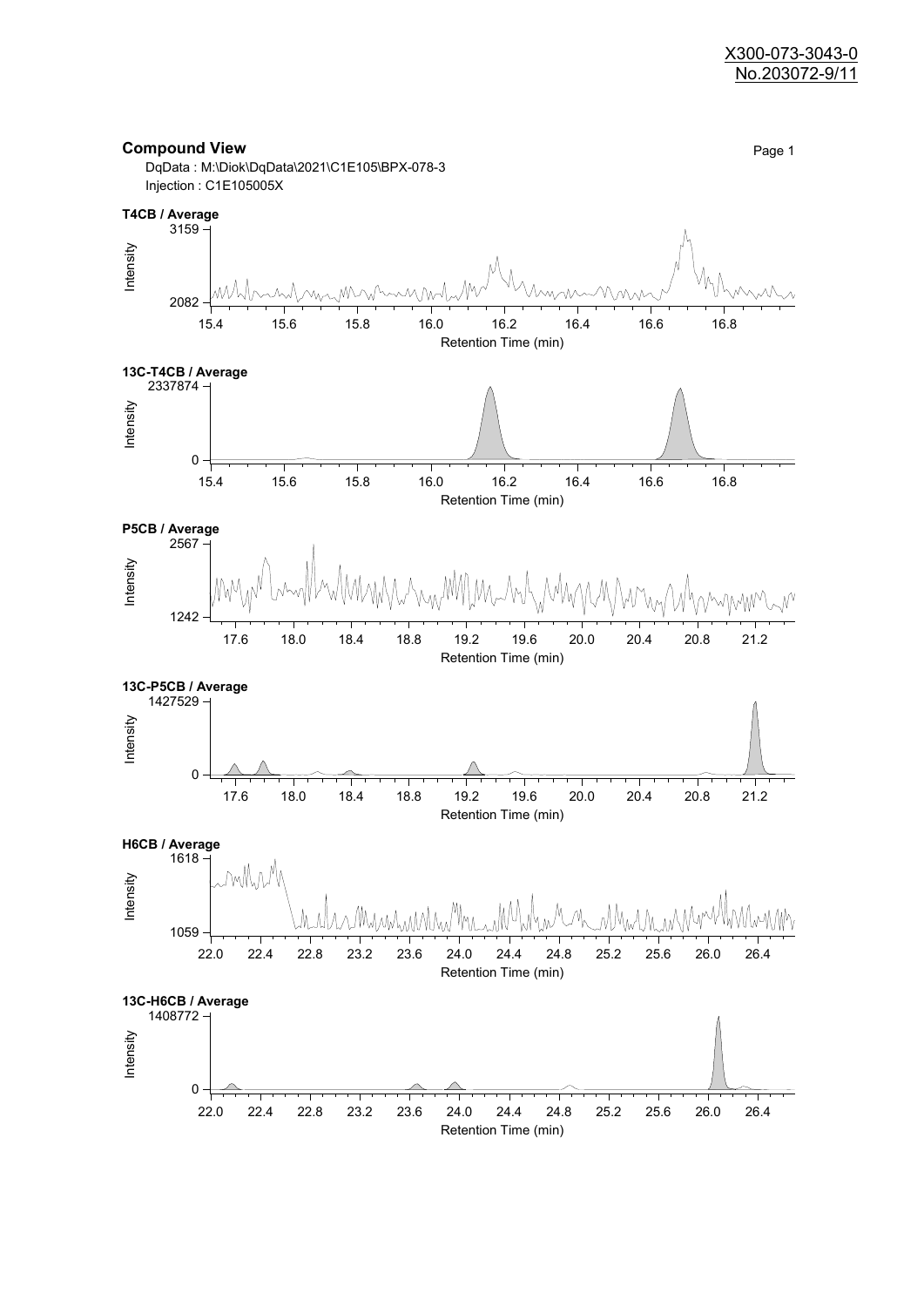